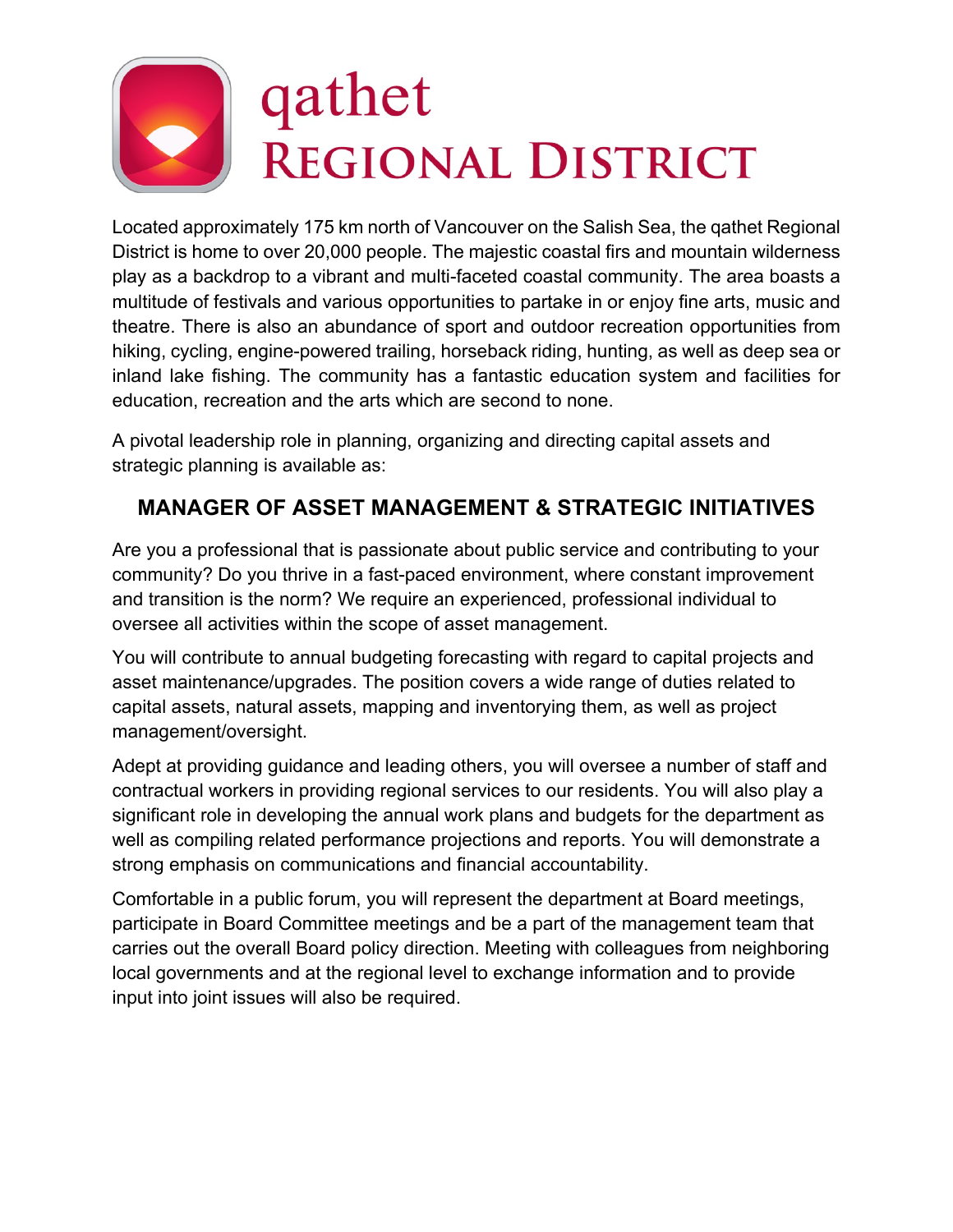The qathet Regional District offers a competitive wage and benefit package.

Closing date is July 8, 2022.

Interested candidates are requested to forward their covering letter and résumé either by mail, fax or email, marked "Confidential", to the attention of:

> **Al Radke, BSBA, CLGM Chief Administrative Officer qathet Regional District #202 – 4675 Marine Avenue Powell River, BC V8A 2L2 Fax: (604) 485-2216 employment@qathet.ca**

All applicants are thanked for their interest and advised that only those candidates selected for an interview will be contacted.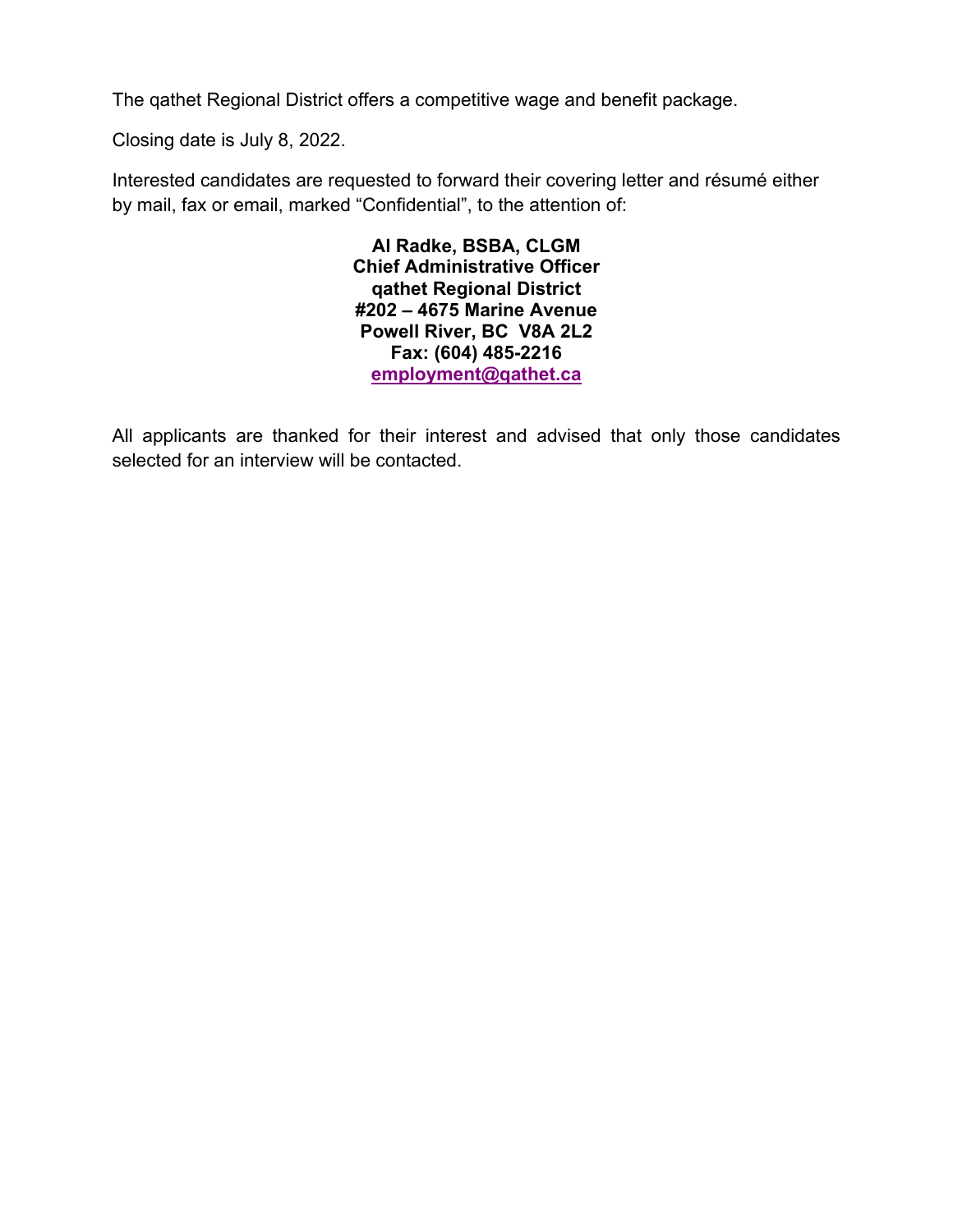

# **Job Description Manager of Asset Management & Strategic Initiatives**

| <b>Department</b>                    | Asset Management and Strategic Initiatives |
|--------------------------------------|--------------------------------------------|
| <b>Reports To</b>                    | Chief Administrative Officer (CAO)         |
| <b>Job Description Approval Date</b> | August 10, 2017                            |
| <b>Job Description Approved By</b>   | Al Radke                                   |
|                                      |                                            |

# **POSITION & DEPARTMENT SUMMARY:**

The Manager of Asset Management & Strategic Initiatives is a senior management position accountable for leading and managing the Asset Management & Strategic Initiatives Department.

Under the direction of the Chief Administrative Officer (CAO), the Manager of Asset Management & Strategic Initiatives leads the provision of asset management, capital project delivery, technical services, and strategic initiatives related to public education and awareness. The Manager of Asset Management & Strategic Initiatives also oversees airport management.

The Manager of Asset Management & Strategic Initiatives serves as a key advisor to the Chief Administrative Officer (CAO), the Regional District Board, the Committees of the Board and Commissions, and other advisory or ad hoc committees as designated by the CAO. The Manager of Asset Management & Strategic Initiatives is instrumental in leading strategic initiatives related to activities required to achieve desired goals and expectations regarding infrastructure and community services provided by the Regional District.

The Asset Management & Strategic Initiatives Department is primarily accountable for the Regional District's Asset Management Program and for Capital Project Delivery and Disposal services. The Department is accountable for forecasting and planning for future infrastructure needs and developing and implementing strategies to meet identified needs. Analytical-related services specific to risk management are provided to assist in determining optimum operations, maintenance and renewal practices associated with asset management to ensure sustainable service delivery, as per established levels of services. Outcomes of activities supports both governance and operational excellence, and influences policy, standards and program development. The Department also establishes and maintains construction engineering standards and specifications to be adopted for Regional District capital and disposal projects, as per industry and legislative requirements.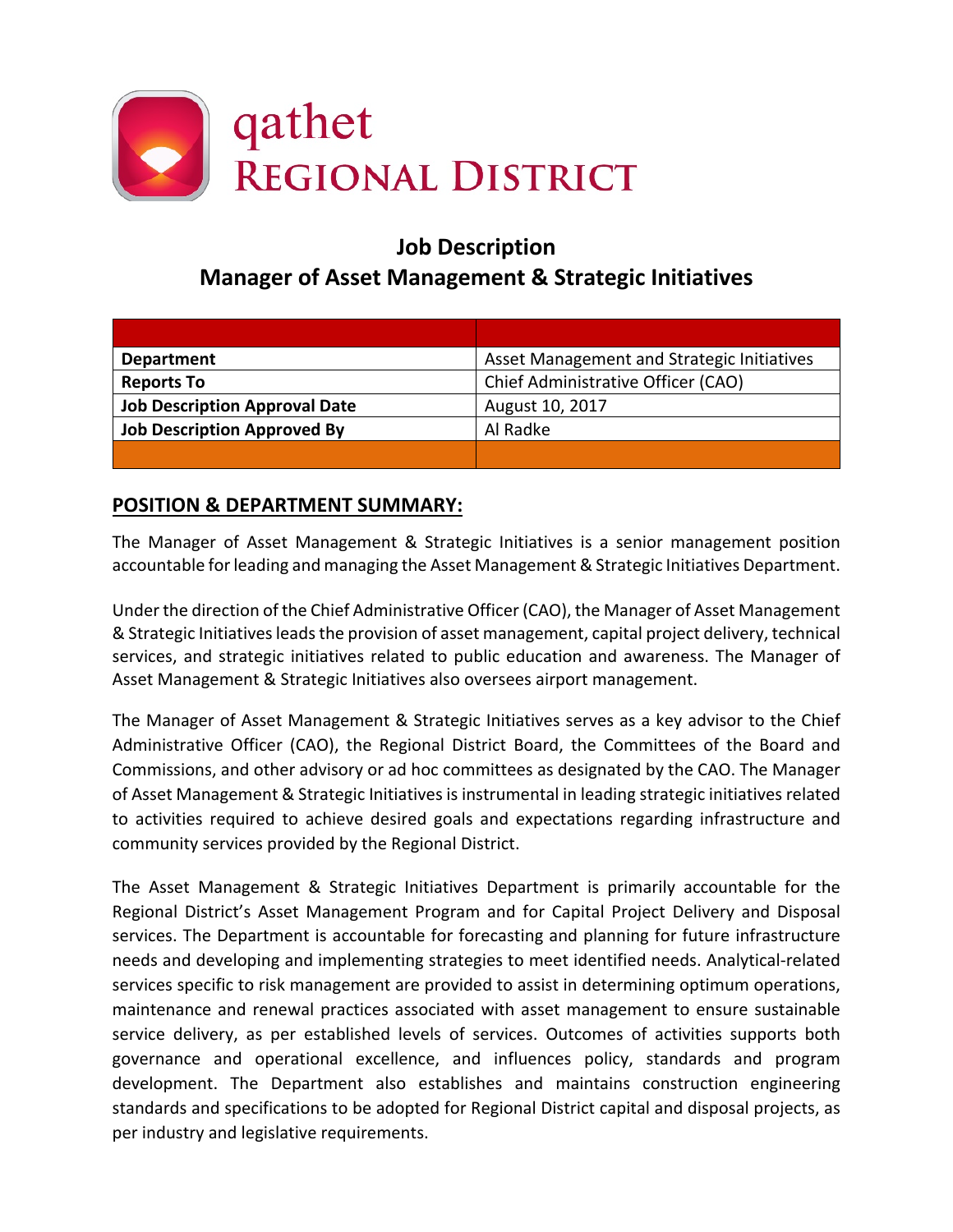The Technical Services Division supports the technical and administrative requirements of the Department. The Division is accountable for maintaining data within the Regional District's asset management application (i.e. AssetFinda), as well as developing and maintaining the Regional District's Geospatial Information System and geodatabases. The Division also provides corporatewide technical services to support Regional District day-to-day operations and activities (e.g. IT systems, software applications, end-user technical support, mapping services). The mandate of the Department is also achieved through the engagement of external service providers, namely consultants reporting directly to the Manager of Asset Management & Strategic Initiatives and/or his/her designate.

As a member of the senior management team, the Manager of Asset Management & Strategic Initiatives is accountable for preparing various Board reports and presentations, as per organizational standards. Reports are required to support Regional District Board decisionmaking, and to ensure the Board is kept abreast of matters of interest to the Board, as well as progress toward the achievement of strategic goals.

Senior management is required to be knowledgeable of the Regional District's parliamentary procedures as attendance at Board meetings, and assigned Board Committee and Commission meetings, is a requirement of the position. Senior management is also accountable for stakeholder and public relations. Involvement in stakeholder and public engagement processes varies from department to department. Maintaining knowledge of corporate communications, and public relations and engagement policies and protocols, is a requirement of the position.

To ensure the achievement of the Department's mandate, the Manager of Asset Management & Strategic Initiatives is required to demonstrate effective leadership and sound core managerial skills within both a unionized and contract work environment.

## **KEY DUTIES AND RESPONSIBILITIES**

#### **Asset Management Program**

The Manager of Asset Management & Strategic Initiatives is accountable for managing the development and implementation of the Regional District's Annual Asset Management Program.

- 1. Maintains knowledge of Local Government/municipal asset management legislative requirements, methodologies and best practices. Serves as a resident expert and advisor to the Chief Administrative Officer (CAO) and the Regional District Board. Provides leadership, expertise and guidance related to:
	- a. Understanding and applying applicable legislative requirements to ensure compliance
	- b. Developing and maintaining the Regional District's Asset Management Policies
	- c. Determining long-term infrastructure capital plans based on Asset Management Plans for Regional District Services/assets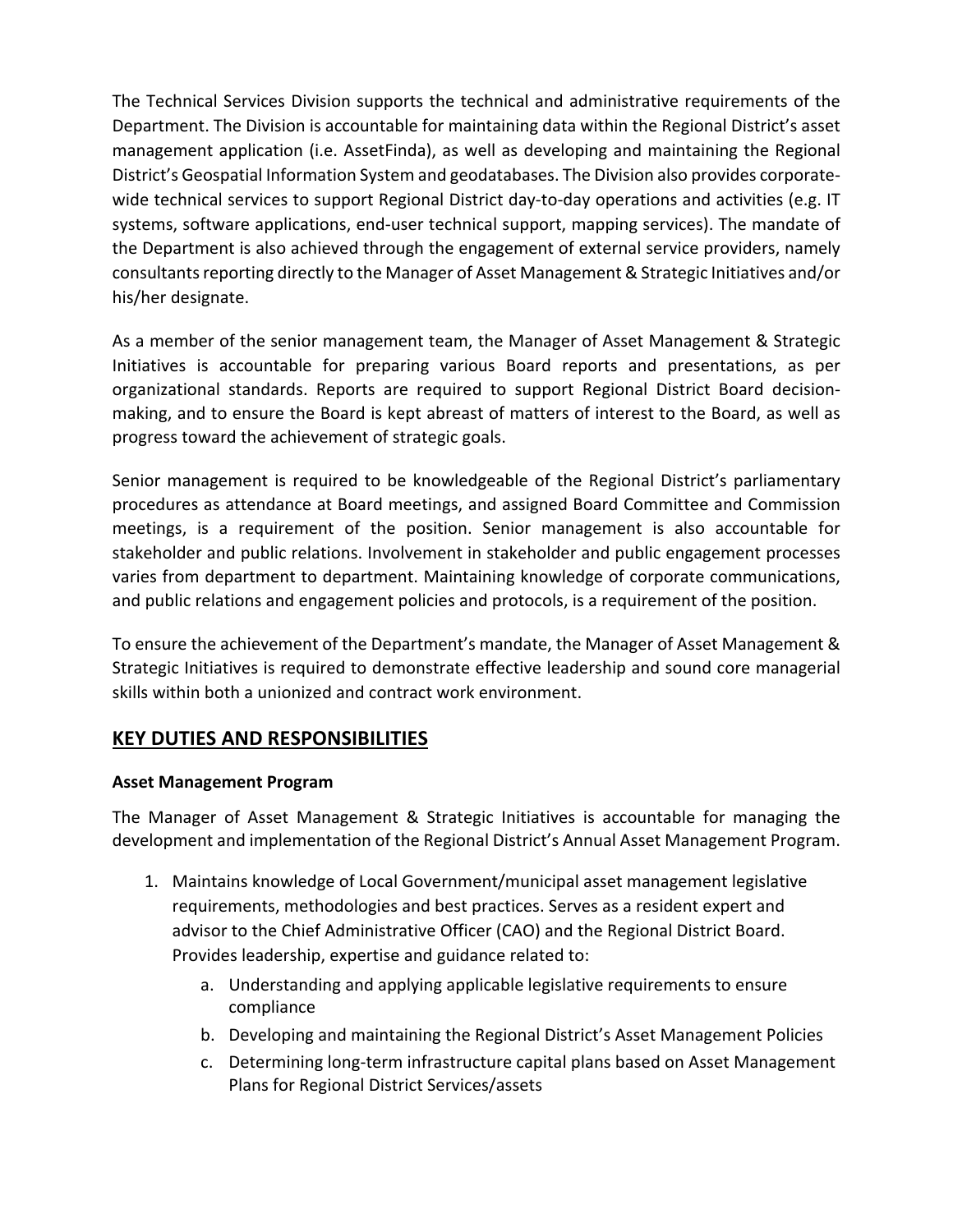- d. Vetting proposed annual capital budgets associated with the Proposed Annual Capital Projects List
- e. Facilitating the establishment and maintenance of Board approved levels of services
- f. Communicating the importance of sustainable asset management stewardship and fiduciary requirements to Regional District electorate
- g. Facilitating long-term financial planning (in collaboration with the Manager of Financial Services)
- h. Applying for infrastructure grants
- 2. Coordinates and facilitates the organization's internal Asset Management Working Group, as per established Terms of Reference and the Regional District's Asset Management policy. Leads/facilitates and manages activities related to:
	- a. Developing, implementing, and evaluating standards and methodologies to guide asset management practices adopted by the Regional District
	- b. Ensuring the efficient implementation and utilization of Asset Management program application(s) (e.g. AssetFinda) adopted by the Regional District
	- c. Establishing quality control standards and guidelines, as per industry best practices, pertaining to the efficient collection and processing of current and historical data required to support the Regional District's Asset Management Program; and ensuring organizational compliance
	- d. Developing and implementing organization-wide data collection systems, including recording of works resulting from operations and maintenance activities, and works associated with contributed assets
	- e. Developing the Annual Asset Management Strategy based on Annual Asset Management Plans developed for each Regional District Service, the Regional District's Official Community Plan, Master Plans, and Board strategic priorities
	- f. Determining projects for inclusion in the Proposed Annual Capital Projects Lists for consideration by the Chief Administrative Officer (CAO) and the Regional District Board
	- g. Addressing changes to established levels of services
	- h. Developing and maintaining long-term financial plans
	- i. Identifying and coordinating asset management related training opportunities for personnel and Board members
	- j. Reviewing ongoing asset management activities to ensure organizational quality control and to identify opportunities for continuous improvements
	- k. Preparing reports pertaining to asset management initiatives and progress toward the achievement of goals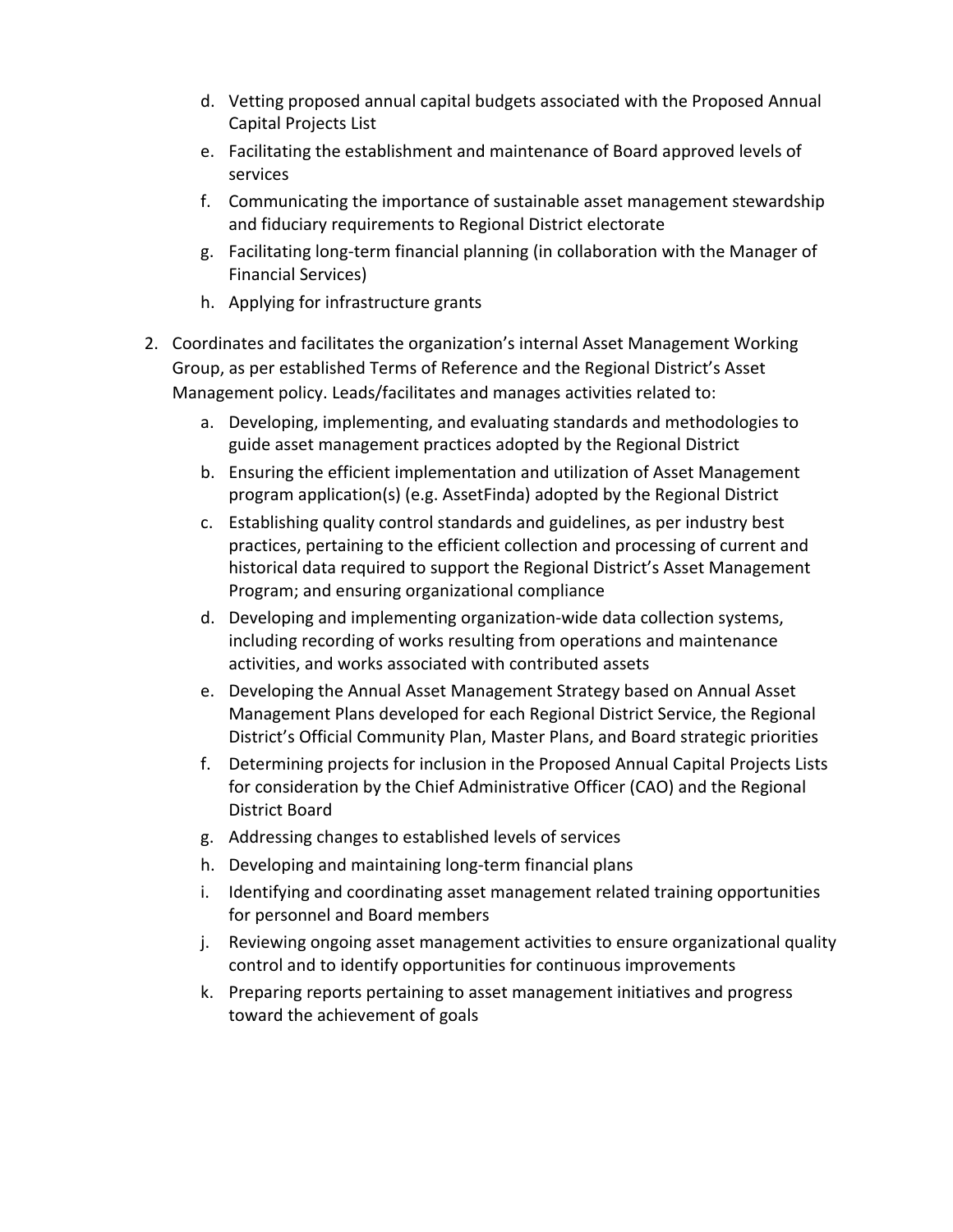- 3. Develops and manages Annual Asset Management Program Work Plans in collaboration with the Manager of Technical Services to ensure annual asset management objectives are achieved. Ensures required resources are secured to support approved Annual Work Plans. Ensures annual objectives are met through the effective delegation, coordination, and management of functions pertaining to the continuum of asset management practices. Functions relate to:
	- a. Identifying and maintaining asset inventories
	- b. Performing condition assessments
	- c. Performing risk assessments and determining projected life-cycles
	- d. Identifying and collecting Financial Lifecycle Standard data to assist with determining asset replacement costs
	- e. Ensuring physical and financial attributes are known for each asset class associated with each Regional District Service
	- f. Maintaining asset registers
	- g. Ensuring integrity of data collection, processing and storage/records management
	- h. Developing Annual Asset Management Plans (AssetFinda Reports) for assets within each Regional District Service
- 4. Ensures Asset Management Plans are in place, as per established criteria and timelines, to support annual decision-making processes associated with determining the Regional District's Annual Asset Management Strategy and associated Approved Projects List (i.e. capital renewal, upgrades, new, and disposal projects).
- 5. Facilitates the establishment of standards and guidelines pertaining to Planned Maintenance Programs. Ensures the processing of asset management data pertaining to ongoing maintenance inspection and maintenance records. Collaborates with department/division managers and supervisors across the organization to ensure Planned Maintenance Program objectives are met.
- 6. Ensures infrastructure information records management system and practices are in accordance with the Records Information Management (RIM) Program adopted by the Regional District (i.e. Local Government Management Association (LGMA) Model Classification and Retention Schedule). Ensures personnel can readily access accurate, complete, and reliable infrastructure data electronically to support daily operational and planning activities.

#### **Capital Project Delivery**

The Manager of Asset Management & Strategic Initiatives is accountable for managing and administering the delivery of the Regional District's Annual Capital Program. Capital renewal, upgrades, new, and disposal projects, are defined as per established organizational project management guidelines set forth in the Regional District's Asset Management Program.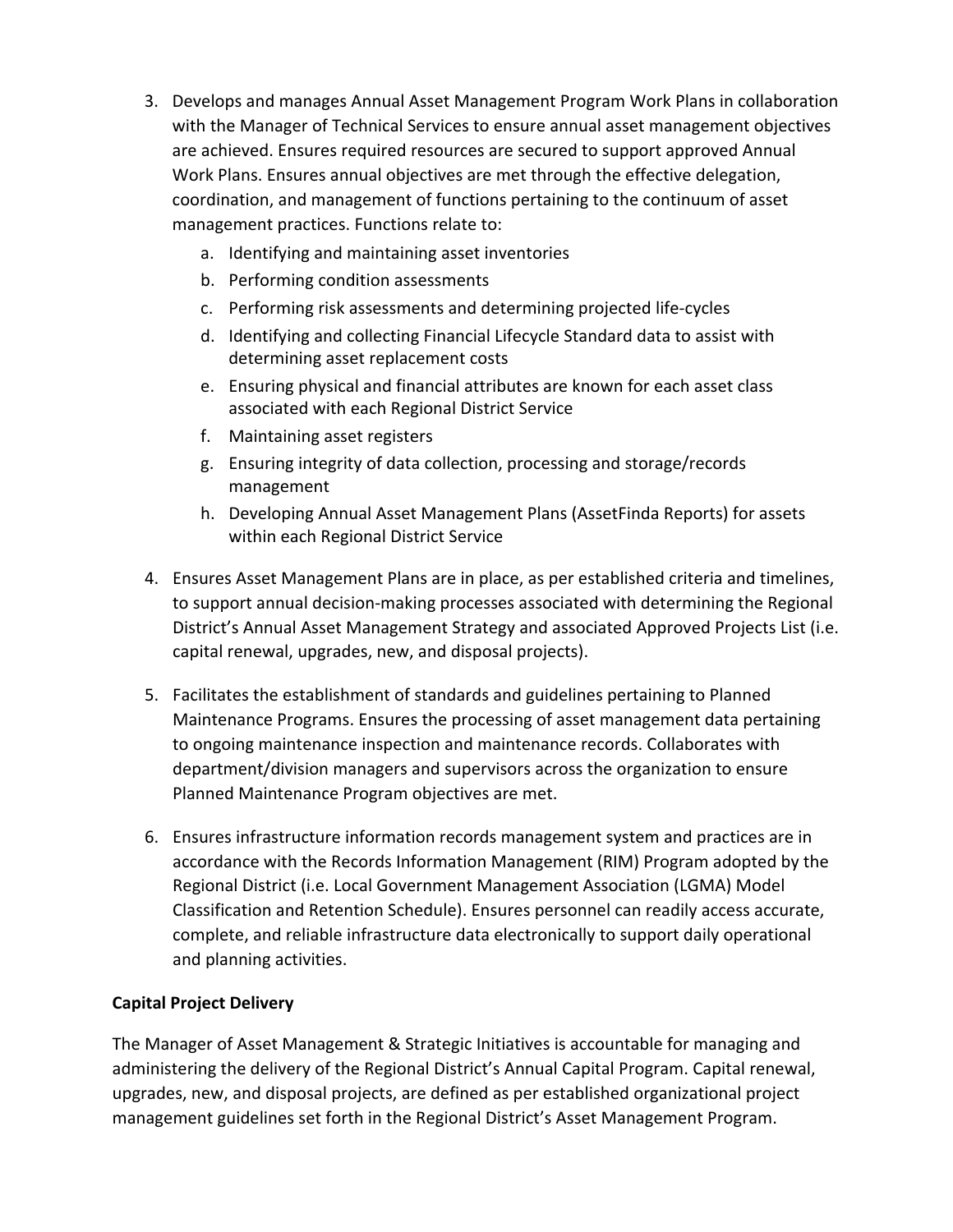- 7. Maintains knowledge of capital project management best practices. Coordinates project management related training opportunities for Department personnel.
- 8. Oversees the development and maintenance of Engineering Standards and Specifications bylaws and policies to guide construction of Regional District capital projects, as per provincial codes and best practices.
- 9. Manages the preparation of the Proposed Annual Capital Projects List for consideration by the Regional District's Asset Management Working Group and Chief Administrative Officer (CAO). Ensures proposed projects are based on Asset Management Plans developed for each asset class/Service and sound analysis. Ensures project selection rationale and accurate preliminary cost estimates are submitted for each project.
- 10. Maintains knowledge of local, regional and provincial construction market costs, and costs related to consultant services. Coordinates annual budget proposals to support proposed Annual Capital Project List for consideration by the Regional District Board. Develops/coordinates Annual Capital Project Delivery Engineering detailed plans and cost estimates related to capital renewal, upgrades, new, and disposal projects, as per the Board approved Annual Capital Projects List.
- 11. Prepares Request for Proposal scopes and terms of references for consultant engagements regarding preliminary and detailed project designs. Oversees the development of preliminary and detailed project designs provided by third party consultants.
- 12. Secures the services of external Contract Administrators (CA) to manage projects on behalf of the Regional District. Serves as a Contract Administrator, as directed by the Chief Administrative Officer (CAO) or the Regional District Board.
- 13. Secures the services of consultants in collaboration with Financial Services and Administrative Services personnel, as per the Regional District's contract management bylaws, policies and procedures. Conducts consultant project orientation sessions. Ensures roles and responsibilities of consultants and the Regional District are clearly identified and communicated. Manages/administers consultant contracts to ensure contract deliverables are met.
- 14. Coordinates the preparation of Contractor tender packages based on approved detailed design drawings, specifications, Schedule of Quantities, and construction schedules. Coordinates tender processes, bid evaluations, and awarding of contracts in consultation with Financial Services and Administrative Services personnel, as per Regional District procurement and contract management bylaws and policies. Ensures required Contractor documentation is in place prior to issuance of Notice to Proceed. Arranges for Contractor payments, as per contract terms.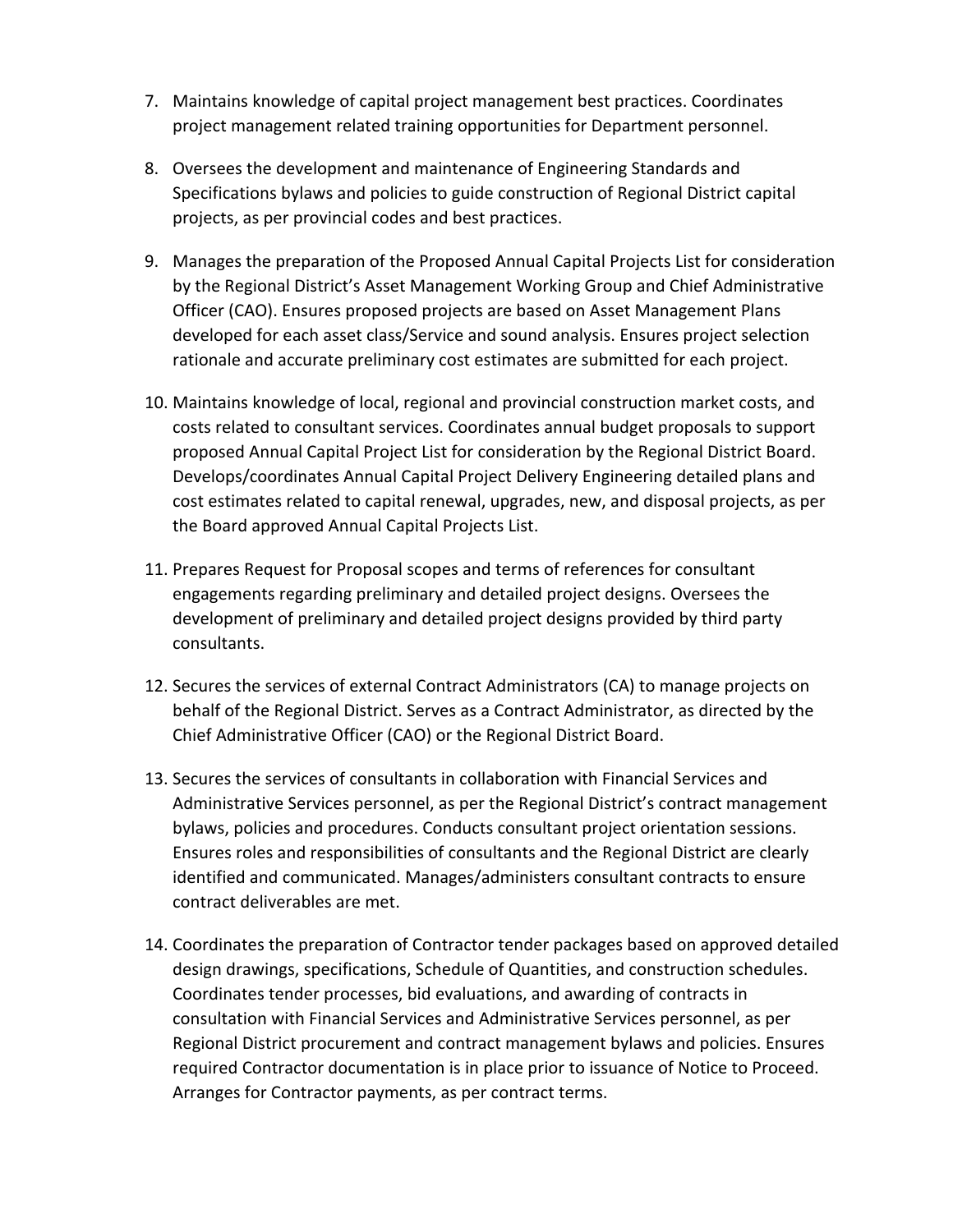- 15. Coordinates required referrals and approvals regarding external utilities and approving authorities' consultation requirements. Ensures required permits and approvals are obtained for construction of projects. Ensures construction sites are monitored to ensure adherence to permits and conditions of approval.
- 16. Coordinates required studies identified by referral agencies or the Regional District Board. Develops Study Terms of References.
- 17. Coordinates public engagement activities associated with capital projects, as directed by the Chief Administrative Officer (CAO) and the Regional District Board. Ensures public engagement opportunities are in accordance with corporate communications and public engagement policy.
- 18. Coordinates pre-construction planning and meetings. Coordinates the issuance of Issued for Construction (IFC) Drawings and project permits. Coordinates the issuance of Public Notices prior to construction activities.
- 19. Facilitates the set up of required accounting and project cost tracking documentation with Financial Services personnel for each capital project. Ensures required Builders Lien Holdback accounts, and deficiency holdback funds, are setup and administered as per legislative requirements and applicable Regional District bylaws and policies. Monitors project costs in relation to contract terms and established project milestones. Facilitates any change management requirements, including contract change order amendments/addendums.
- 20. Monitors construction activities. Performs site visits. Coordinates with Contract Administrators to ensure quality assurance of completed works are in accordance with contracts and Regional District Engineering Standards & Specifications. Directs and manages Contract Administrators to address any deficiencies during construction. Coordinates Regional District representation at Substantial Completion Inspections, and ensure inspections are in accordance with contract terms and legislative requirements.
- 21. Coordinates connection of completed works with Regional District utilities with Operational Services personnel. Establishes maintenance and inspection program requirements for completed works, as per the Regional District's Asset Management Program and practices.
- 22. Coordinates contract close-out administration requirements. Ensures accuracy of contract close-out documentation. Verifies Contractor red line drawings to ensure drawings reflect actual construction. Coordinates Regional District representation at end of maintenance inspections to inspect the workmanship and integrity of constructed works. Ensures any deficiencies are corrected prior to issuance of Final Acceptance Certificates by Contract Administrators.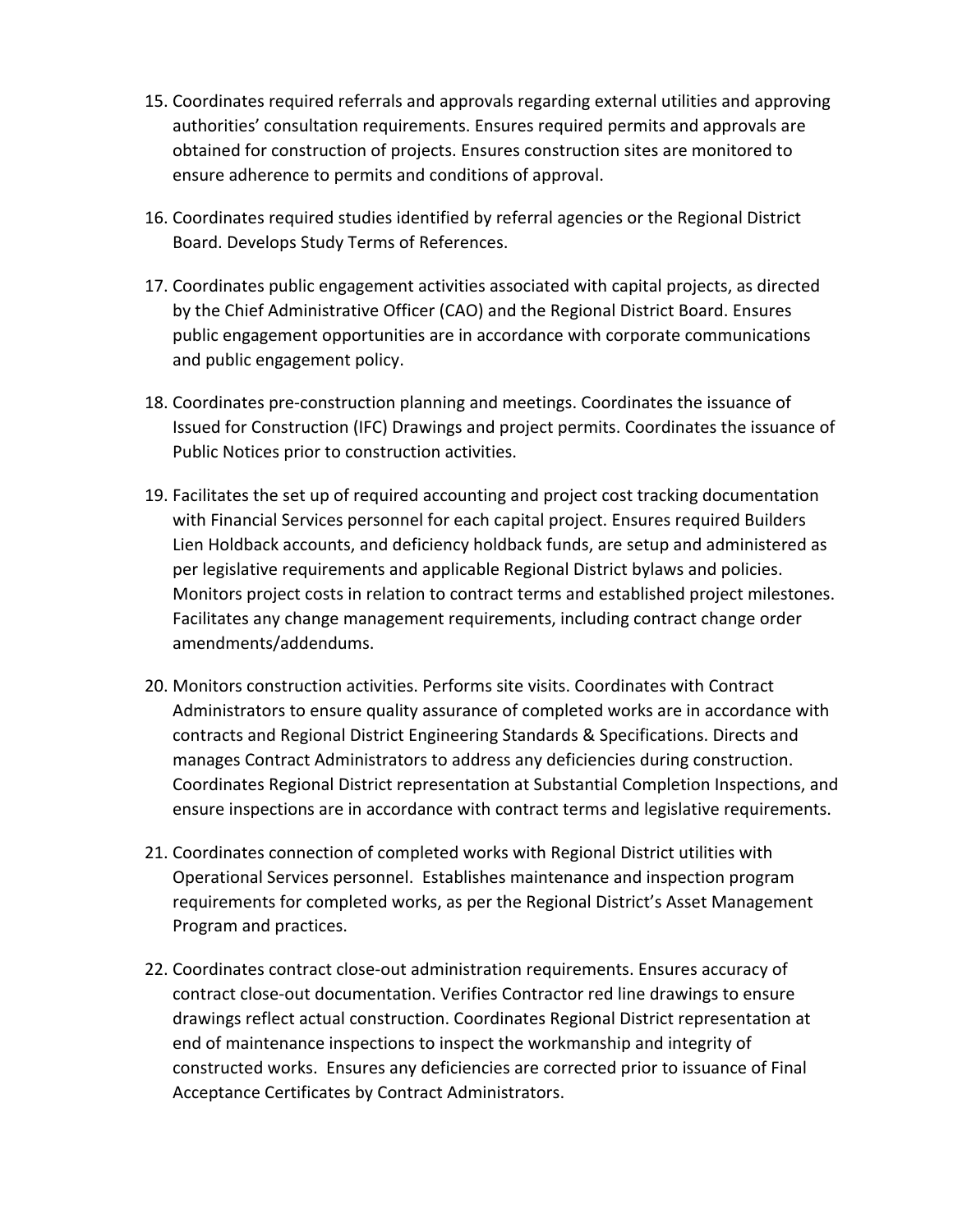- 23. Coordinates project close-out administration. Notifies approving authorities of project completion, as per permit requirements. Compiles grant reporting requirements, if applicable. Ensures records drawings are verified for accuracy and reflect actual construction. Ensures close-out documentation is filed as per the Records Information Management (RIM) Program adopted by the Regional District (i.e. Local Government Management Association (LGMA) Model Classification and Retention Schedule). Facilitates the processing of asset management data based on completed works.
- 24. Coordinates consultant evaluations and close-out consultant contracts. Identify strategies for continuous improvements for future projects and consultant engagements.
- 25. Ensures project documentation is maintained from project inception through to completion, as per records management.

#### **Strategic Initiatives, Community Awareness & Education Services**

The Manager of Asset Management & Strategic Initiatives is accountable for leading the development and implementation of strategic initiatives and special projects related to activities required to achieve desired goals and expectations associated with infrastructure and community services provided by the Regional District, as directed by the Chief Administrative Officer (CAO) and the Regional District Board.

- 26. Prepares applicable strategy documents to guide Regional District activities and decision-making processes (e.g. Solid Waste Management Plan, Greenhouse Gas Reduction Strategy, etc.).
- 27. Coordinates internal and external stakeholder engagement opportunities to seek input into Regional District strategic initiatives. Analyzes stakeholder input, conducts research, coordinates studies, and prepares recommendations and strategies for consideration by the CAO and Regional District Board.
- 28. Develops interdepartmental action plans in collaboration with senior management to ensure goals and objectives associated with strategic initiatives and strategies are realized. Collaborates with the Manager of Planning Services to ensure strategic initiatives and strategies align with the Official Community Plan (OCP) and other planning and development documents. Collaborates with the Manager of Operational Services to ensure Solid Waste Management and Recycling Depot operations meet the goals and objectives of the Regional Districts Solid Waste Management Plan and contracts.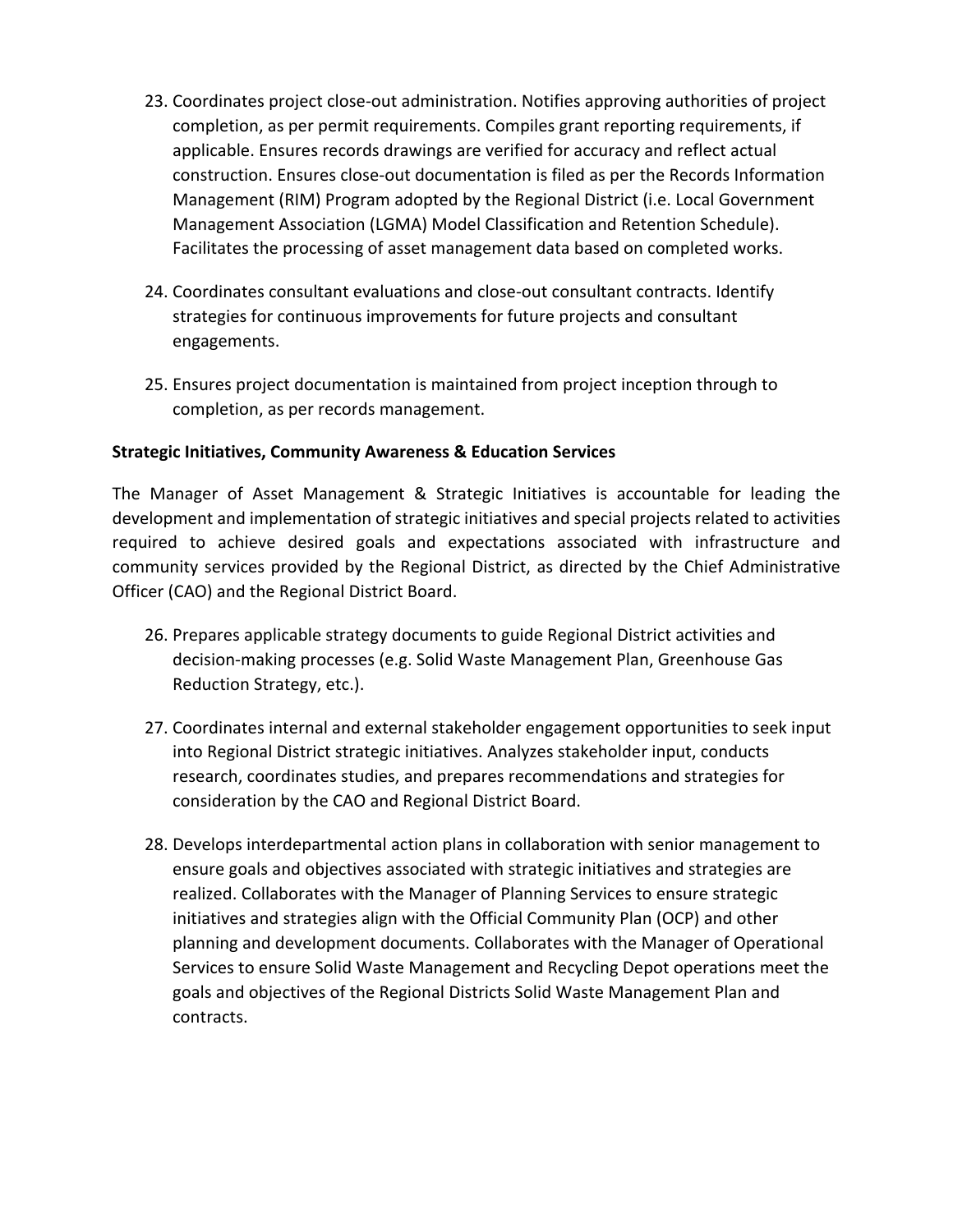- 29. Coordinates the development and implementation of community awareness materials in consultation with Administrative Services corporate communications personnel. Secures and manages the services of external public relations and communications professionals, as required.
- 30. Develops, implements and manages community awareness and educational services provided by external sources that support Regional District goals and strategies related to infrastructure and community sustainability, (e.g. Let's Talk Trash educational series).
- 31. Represents the Regional District at meetings with external stakeholders, including interest groups, government agencies and the public, regarding high profile and sensitive community infrastructure and service issues, new services or significant service changes.
- 32. Networks with other local governments, local agencies and the private sector to identify potential opportunities for exploring cooperative arrangements with regards to achieving common goals, sharing resources, or developing strategies to enhance services provided to the community.
- 33. Maintains effective and appropriate working relationships with developers, construction industry representatives, First Nations, local and senior level governments, other public agencies, community and private sector organizations, elected officials and service providers in order to successfully accomplish Regional District objectives.

#### **Airport Services**

The Manager of Asset Management & Strategic Initiatives is accountable for ensuring Airport Services comply with legislative requirements and meet the needs of the Regional District.

- 34. Maintains knowledge of Aerodrome Authorization requirements. Directs, manages and supports the Airport Manager in ensuring airport management and operations comply with legislative requirements and Aerodrome Authorization. Ensures Transport Canada aviation inspections and government reporting requirements are met.
- 35. Ensures the development and implementation of an Airport Planned Maintenance Program, as per legislative requirements and the Regional District's asset management objectives. Ensures airport is operated and maintained as per Board approved levels of services.
- 36. Ensures Airport Strategic Plan and Budget is developed and implemented, as directed by the Chief Administrative Officer (CAO) and the Regional District Board.
- 37. Supports Airport Manager with public and stakeholder relations (e.g. Airport Advisory Committee, airport users, neighbouring stakeholders, etc.). Ensures ongoing opportunities for public engagement opportunities.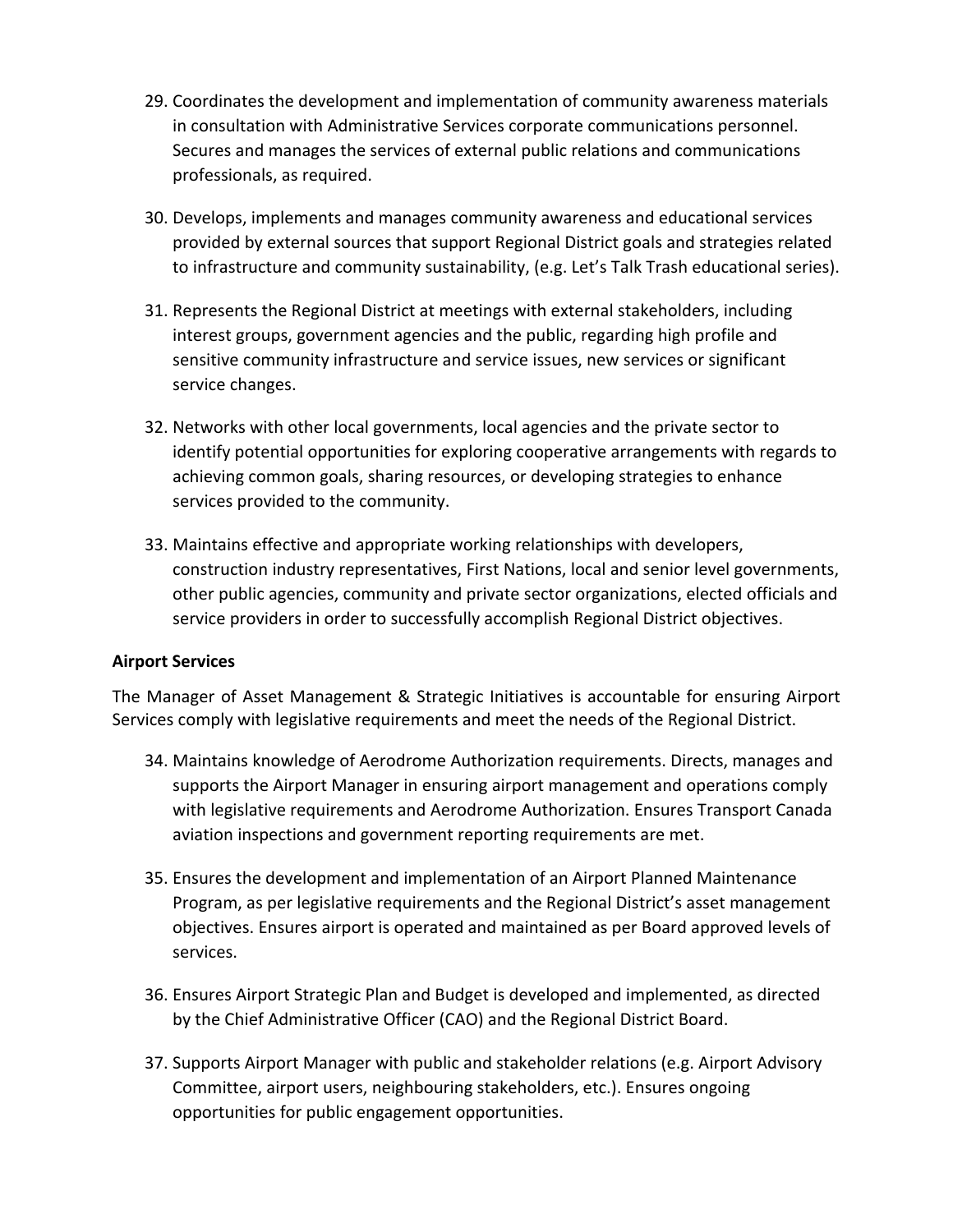#### **Technical and Administrative Services**

The Manager of Asset Management & Strategic Initiatives is accountable for ensuring IT services and solutions provided meet the day-to-day technological requirements at the Regional District corporate office and applicable Regional District-owned facilities.

- 38. Directs, manages and supports the Manager of Technical Services in the development and implementation of Technical Services Division Annual Work Plans and Budget.
- 39. Directs, manages and supports the Manager of Technical Services in ensuring that the services provided by the Technical Services Division meet the technical and administrative support requirements associated with fulfilling the goals and objectives of the Regional District's Asset Management Program.
- 40. Collaborates with the Manager of Technical Services to ensure internal and contracted IT technical support services are delivered at the corporate office, and applicable Regional District-owned facilities, as per internal established levels of services and Regional District IT Service Contract(s). Evaluates Regional District IT Service Contract(s) and contract renewals. Signs off on IT equipment upgrades and replacement. Approves IT Budget.

# **CORE MANAGEMENT ACCOUNTABILITY**

The Manager of Asset Management & Strategic Initiatives is accountable for ensuring the achievement of the Department's mandate through effective leadership and management.

- 1. Participates in Regional District strategic planning initiatives. Collaborates with the Chief Administrative Officer (CAO) and senior management team to develop multi-year corporate plans and to ensure the strategic direction set by the Regional District Board is realized.
- 2. Ensures Asset Management & Strategic Initiatives core service offerings are fully operationalized. Develops and maintains Asset Management & Strategic Initiatives Annual Work Plans, in collaboration with the CAO. Manages the effective organization, scheduling, and delegation of work required for departmental personnel to successfully achieve Annual Work Plan deliverables, and monitors progress towards achievement.
- 3. Develops the Asset Management & Strategic Initiatives Department's Annual Operating and Capital Budget in consultation with the CAO, and the Manager of Financial Services. Monitors Department expenditures to ensure adherence to approved Budget(s). Ensures adherence to the organization's financial control practices, policies, the Regional District's Fees and Services Bylaw(s).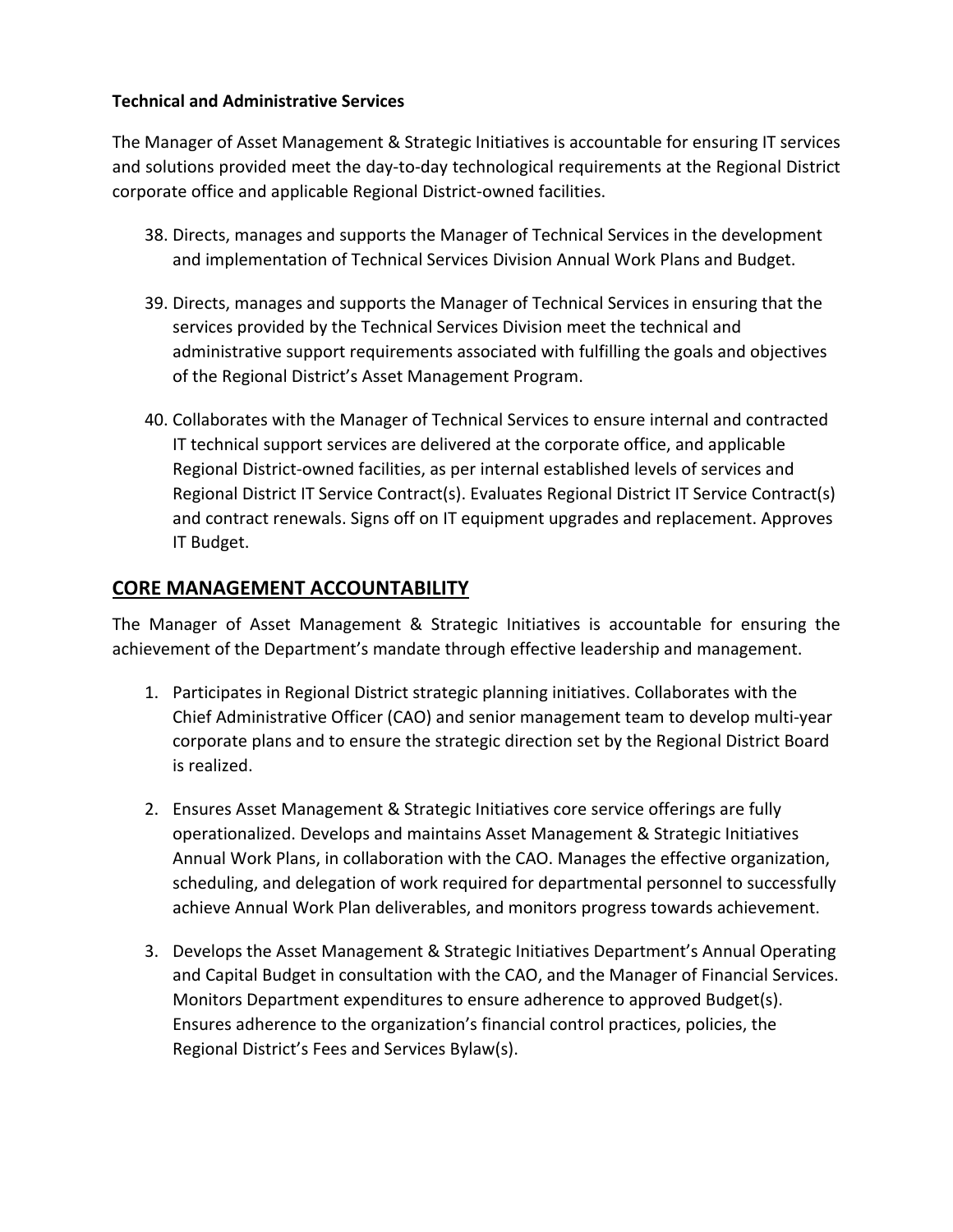- 4. Manages the day-to-day work performed within the Asset Management & Strategic Initiatives Department to ensure activities are congruent with the achievement of the Department's mandate, intended levels of services, goals, strategic priorities, Annual Work Plans, and approved Budget(s). Ensures activities are in accordance with applicable legislative and regulatory requirements, the Bylaws and policies of the Regional District, organizational quality standards, and industry best practices. Ensures planned activities and delegation of work complies with the Collective Agreement, when applicable.
- 5. Prepares, and/or oversees the preparation of, reports, briefs, statistical summaries, background documentation, and presentation materials required to support the Regional District Board and committees, as directed by the CAO. Ensures reports and materials are prepared in accordance with organizational standards. At the direction of the CAO, attends Board or committee meetings and provides input.
- 6. Ensures Asset Management & Strategic Initiatives Department's records management practices are performed in accordance with corporate records management policies, and as per the Records Information Management (RIM) Program adopted by the Regional District (i.e. Local Government Management Association (LGMA) Model Classification and Retention Schedule). Ensures records accurately reflect Department activities.
- 7. Performs Department Manager core personnel management functions (e.g. recruitment and selection, training and development, performance management, Occupational Health & Safety, employee discipline, etc.), as per standardized Regional District human resource management practices and policies. Ensures personnel management activities are performed in accordance with the Collective Agreement.
- 8. Leads by example. Fosters performance and customer service excellence. Promotes a healthy and safe work environment. Promotes and demonstrates commitment to the organization's core values, and contributes to a positive organizational culture.
- 9. Maintains effective and appropriate working relationships with elected officials and external stakeholders (e.g. First Nations; local, provincial, and federal level governments; other public agencies; community and private sector organizations; service providers, etc.), in order to successfully accomplish Regional District objectives. Represents the Regional District at stakeholder led meetings, advisory committees, and ad hoc committees, as assigned and directed by the CAO. Collaborates with CAO and senior management team to identify, plan and implement Regional District led stakeholder engagement opportunities in support of Regional District business, and to foster stakeholder and public relations. Participates in, leads, and/or facilitates Regional District led advisory or ad hoc committees, as directed by the CAO.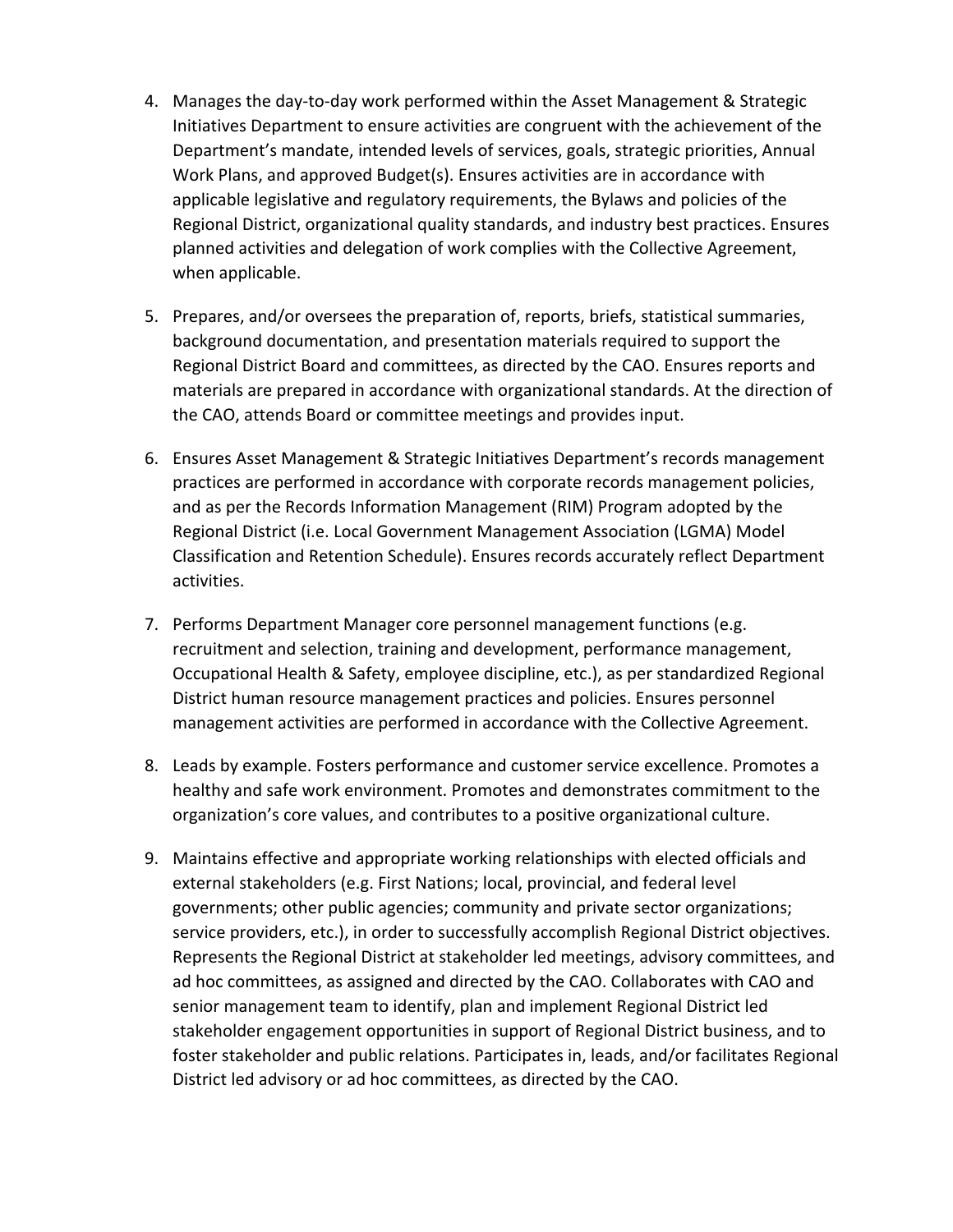- 10. May be required to act in the role of or as a back-up to other members of the management team.
- 11. Serves on the Regional District's Emergency Operations Centre (EOC) team during drills, training, emergencies and disasters.

## **EDUCATION AND EXPERIENCE:**

- 1. Relevant post-secondary education or experience relative to services managed under this position
- 2. Minimum five years' senior management experience
- 3. Minimum three years' experience serving in a management position within a local government environment
- 4. Certification(s) relevant to the position regarding asset management practices and project management
- 5. Experience in public engagement processes and dealing with the media
- 6. Holds a valid BC Driver's License (Class 5)

### **KNOWLEDGE, SKILLS & ABILITIES:**

- 1. Knowledgeable of the *Local Government Act*, *Community Charter* and parliamentary procedures
- 2. Demonstrates extensive knowledge of asset management practices and legislative requirements applicable to local/municipal government
- 3. Demonstrates knowledge of capital project delivery best practices applicable to the position, including engineering construction standards, specifications, codes, and costs
- 4. Demonstrates exemplary project management, planning, organizational, and budgeting skills, as well as the ability to effectively delegate and manage multiple projects
- 5. Demonstrates strong facilitation, consultation, and meeting skills, as well as the ability to make presentations to a variety of audiences
- 6. Demonstrates excellent oral and written communication skills, and a thorough knowledge and use of the English language
- 7. Demonstrates excellent interpersonal and communication skills. Demonstrates tact and diplomacy, and responds in a professional and courteous manner, when interacting with others
- 8. Demonstrates ability to proactively develop mutually beneficial working relationships with multi-disciplinary groups (e.g. government and referral agency designates, elected officials, committees, community groups, volunteers, public, media)
- 9. Demonstrates a high degree of personal initiative, integrity, professionalism, and political sensitivity
- 10. Demonstrates the critical importance of respecting and maintaining confidentiality in the best interest of the organization